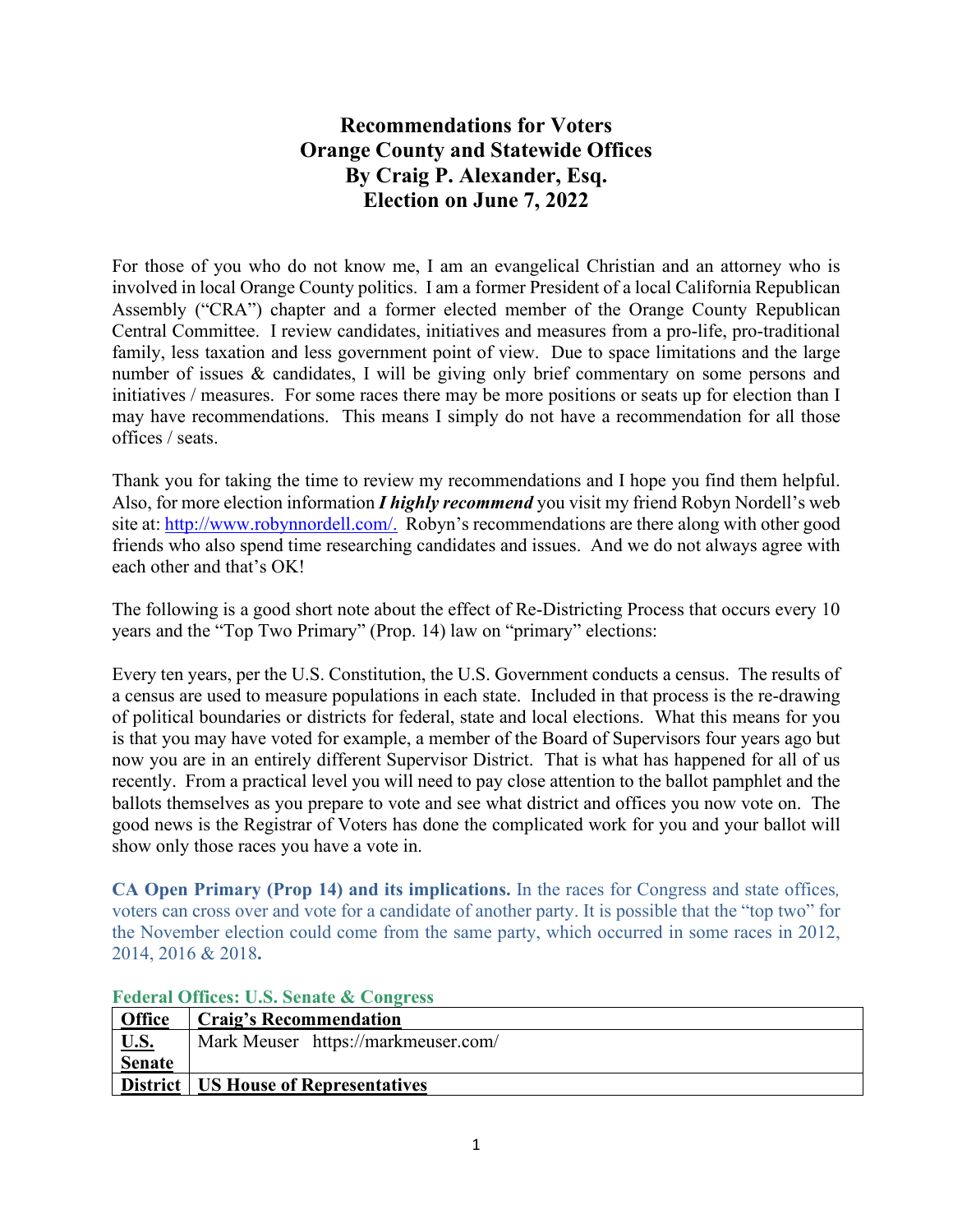| 40th             | Young Kim - she is not as conservative as Greg Raths but she is more electable and<br>experienced.          |
|------------------|-------------------------------------------------------------------------------------------------------------|
| $45^{\text{th}}$ | Michelle Steel                                                                                              |
| $46^{\text{th}}$ | Christopher Gonzales https://gonzalesforcongress.com/                                                       |
| 47 <sup>th</sup> | Scott Baugh https://baughforcongress.com/                                                                   |
| 49 <sup>th</sup> | Christopher Rodriquez - former combat Marine and Oceanside City Council<br>https://rodriguezforcongress.us/ |

#### **State:**

| <b>Office</b>                         | <b>Craig's Recommendation</b>                                |
|---------------------------------------|--------------------------------------------------------------|
| Governor                              | <b>Brian Dahle</b>                                           |
| Lt. Governor                          | David Fennell                                                |
| <b>State</b>                          | Jim Gibson https://www.youtube.com/user/ElectGibson/featured |
| Superintendent of                     | https://www.electgibson.com/                                 |
| Public Instruction                    |                                                              |
| Secretary of State                    | Rachel Hamm https://rachelhammsos.com/                       |
| <b>Attorney General</b>               | Nathan Hochman                                               |
| Controller                            | Lanhee Chen https://chenforcalifornia.com/                   |
| Treasurer                             | Jack Guerrero                                                |
| Insurance                             | Robert Howell                                                |
| Commissioner                          |                                                              |
| Board of                              | Peter Coe Verbica                                            |
| Equalization                          |                                                              |
| No. 2                                 |                                                              |
| Board of                              | Matthew Harper                                               |
| Equalization                          |                                                              |
| No. 4                                 |                                                              |
| 59 <sup>th</sup> Assembly<br>District | Phillip Chen                                                 |
|                                       |                                                              |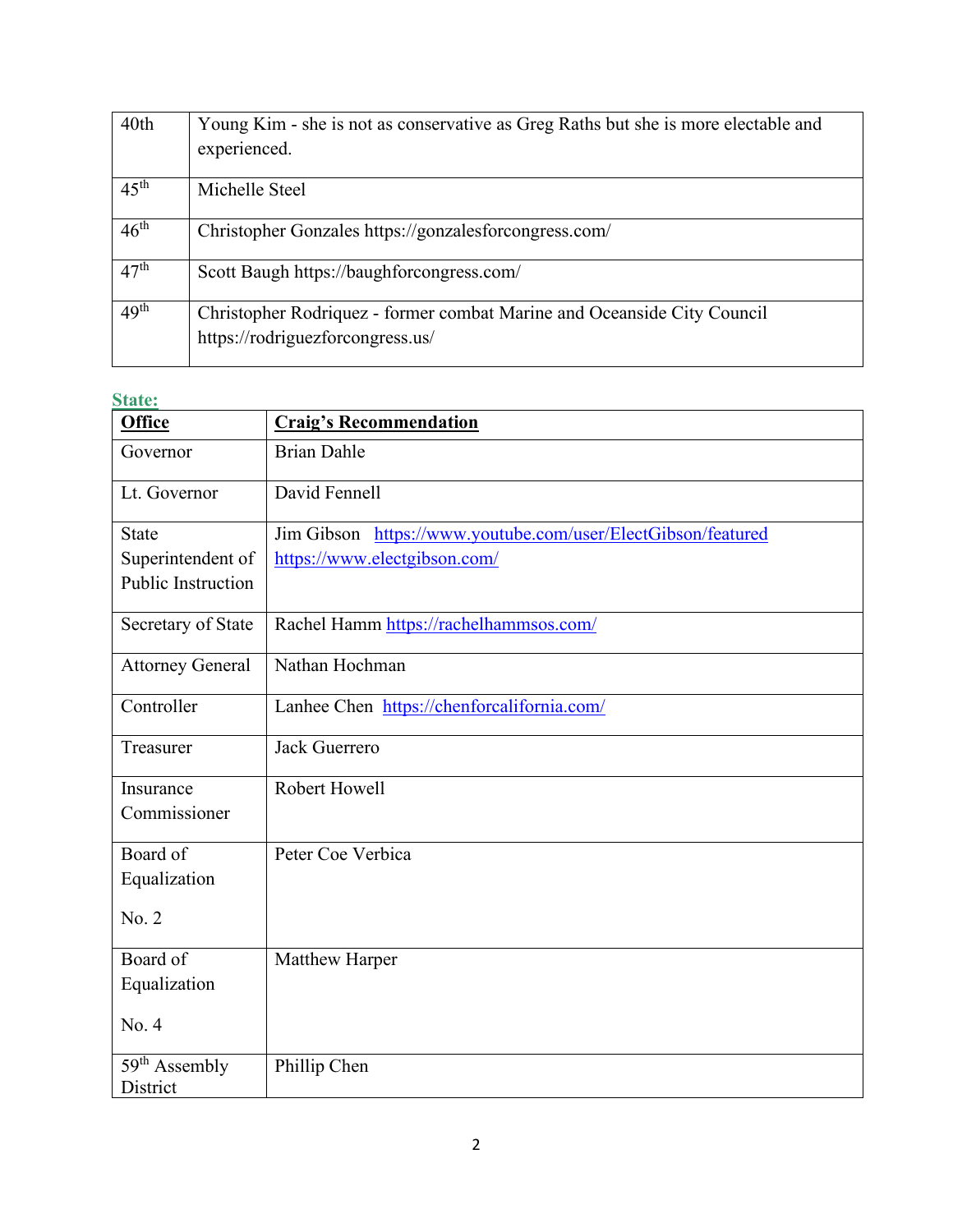| $67th$ Assembly               | Soo Yoo                                     |
|-------------------------------|---------------------------------------------|
| District                      |                                             |
| $68th$ Assembly               | No Recommendation                           |
| District                      |                                             |
| $70th$ Assembly               | Emily Hibard https://emilyserves.com/       |
| District                      |                                             |
| $72nd$ Assembly               | No Recommendation                           |
| <b>District</b>               |                                             |
| $73rd$ Assembly               | Steven Choi                                 |
| District                      |                                             |
| $74th$ Assembly               | Laurie Davies                               |
| District                      |                                             |
| 36 <sup>th</sup> State Senate | Janet Nguyen                                |
|                               |                                             |
| 38 <sup>th</sup> State Senate | Matt Gunderson https://gowithgunderson.com/ |
|                               |                                             |

### **County:**

| <b>Office</b>             | <b>Craig's Recommendation</b>                                                                                                                                                                                           |
|---------------------------|-------------------------------------------------------------------------------------------------------------------------------------------------------------------------------------------------------------------------|
| District                  | Todd Spitzer                                                                                                                                                                                                            |
| Attorney                  |                                                                                                                                                                                                                         |
| Sheriff                   | Don Barnes                                                                                                                                                                                                              |
| Clerk Recorder            | Hugh Nguyen                                                                                                                                                                                                             |
| <b>Treasurer Tax</b>      | Shari Freidenrich                                                                                                                                                                                                       |
| Collector                 |                                                                                                                                                                                                                         |
| <b>OC</b> Assessor        | Claude Parrish                                                                                                                                                                                                          |
| <b>Orange County</b>      | Cecilia "Ceci" Iglesias https://www.iglesiasforsupervisor.com/ I have                                                                                                                                                   |
| Supervisor: $2nd$         | known Ceci for many years. She would be a great supervisor on the OC Board.                                                                                                                                             |
| District                  |                                                                                                                                                                                                                         |
| <b>Orange County</b>      | Steven C. Vargas                                                                                                                                                                                                        |
| Supervisor:               |                                                                                                                                                                                                                         |
| 4 <sup>th</sup> District  |                                                                                                                                                                                                                         |
| <b>Orange County</b>      | Pat Bates - For me this is a difficult race as I have two good friends, Pat Bates                                                                                                                                       |
| Supervisor $5th$          | and Diane Harkey, running for the same seat. I have known and worked with                                                                                                                                               |
| District                  | Pat when she was in the Supervisor position some years ago.                                                                                                                                                             |
|                           | https://batesforsupervisor.com/                                                                                                                                                                                         |
| <b>Races</b> for<br>Judge | I do not have recommendations for all of the judicial races. I suggest you<br>go to Robyn Nordell's web site as she will have several resources like Craig<br>Huey's voter recommendations. (https://robynnordell.com/) |